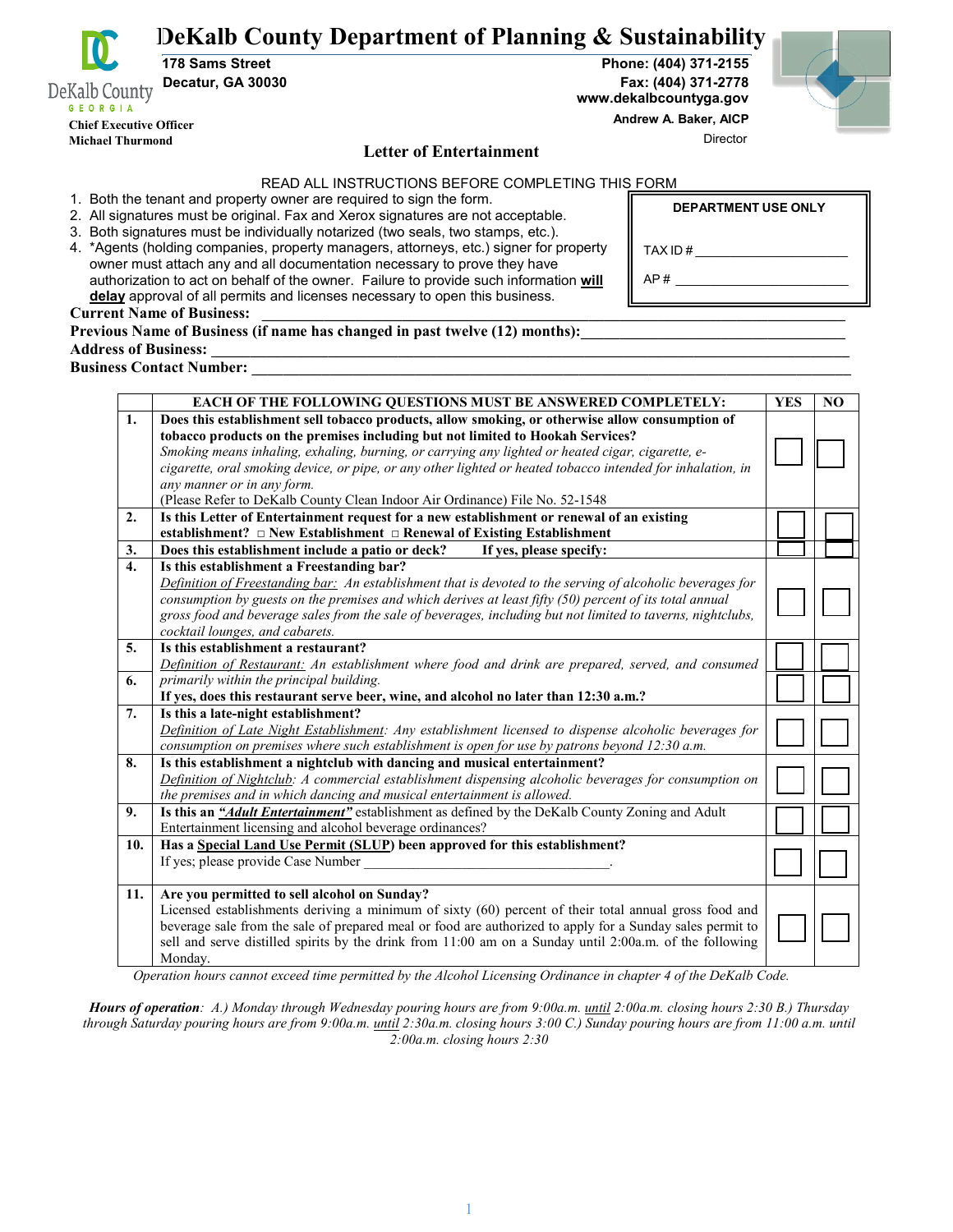|                                 | 178 Sams Street   | DeKalb County Department of Planning & Sustainability<br>Phone: (404) 371-2155                                                                                                                                                                                                                                                              |
|---------------------------------|-------------------|---------------------------------------------------------------------------------------------------------------------------------------------------------------------------------------------------------------------------------------------------------------------------------------------------------------------------------------------|
| DeKalb County<br><b>GEORGIA</b> | Decatur, GA 30030 | Fax: (404) 371-2778<br>www.dekalbcountyga.gov                                                                                                                                                                                                                                                                                               |
| <b>Chief Executive Officer</b>  |                   | Andrew A. Baker, AICP                                                                                                                                                                                                                                                                                                                       |
| <b>Michael Thurmond</b>         |                   | Director<br><b>Letter of Entertainment</b>                                                                                                                                                                                                                                                                                                  |
|                                 |                   |                                                                                                                                                                                                                                                                                                                                             |
|                                 |                   |                                                                                                                                                                                                                                                                                                                                             |
| QUESTIONS AND STATEMENTS.       |                   | I, THE UNDERSIGNED, DO HEREBY SWEAR OR AFFIRM, UNDER PENALTY OF PERJURY, THAT I HAVE ANSWERED THE ABOVE QUESTIONS AND STATEMENTS TRUTHFULLY AND ACCURATELY AND I<br>UNDERSTAND THAT THE BUILDING PERMIT(S) AND CERTIFICATE(S) OF OCCUPANCY ISSUED IN RELATION TO THIS "ENTERTAINMENT STATEMENT" ARE CONDITIONED ON THE ANSWERS TO THE ABOVE |

I, THE UNDERSIGNED, AFFIRM THAT THE BUSINESS OPERATING NAME IS THE SAME AS THE NAME REFERENCED ON ALL COUNTY APPLICATIONS.

I ALSO UNDERSTAND THAT SHOULD I, IN THE FUTURE, OFFER ANY USE NOT EXPRESSLY PERMITTED BY THE DEKALB COUNTY CODE OR STATE LAW AND/ OR CHANGE THE USE OF THE ESTABLISHMENT<br>FROM THE APPROVED PERMITTED USE, THAT MY CERTIFICATE

Sworn to and subscribed before me this \_\_\_\_\_\_\_\_ Sign \_\_\_\_\_\_\_\_\_\_\_\_\_\_\_\_\_\_\_\_\_\_\_\_\_\_\_\_\_\_\_\_\_\_\_\_\_\_\_\_\_\_ day of \_\_\_\_\_\_\_\_\_\_\_\_\_\_\_\_\_\_\_\_\_20 \_\_\_\_\_\_ Tenant or authorized agent

day of \_\_\_\_\_\_\_\_\_\_\_\_\_\_\_\_\_\_\_\_\_20 \_\_\_\_\_\_ Property owner or authorized agent

 $( \mathrm{PrintType\ name})$  . The contract of the contract of the contract of the contract of the contract of the contract of the contract of the contract of the contract of the contract of the contract of the contract of the contract of

Sworn to and subscribed before me this \_\_\_\_\_\_\_\_ Sign \_\_\_\_\_\_\_\_\_\_\_\_\_\_\_\_\_\_\_\_\_\_\_\_\_\_\_\_\_\_\_\_\_\_\_\_\_\_\_\_\_

(Print/Type name)\_\_\_\_\_

**Notary Public**

**Notary Public**